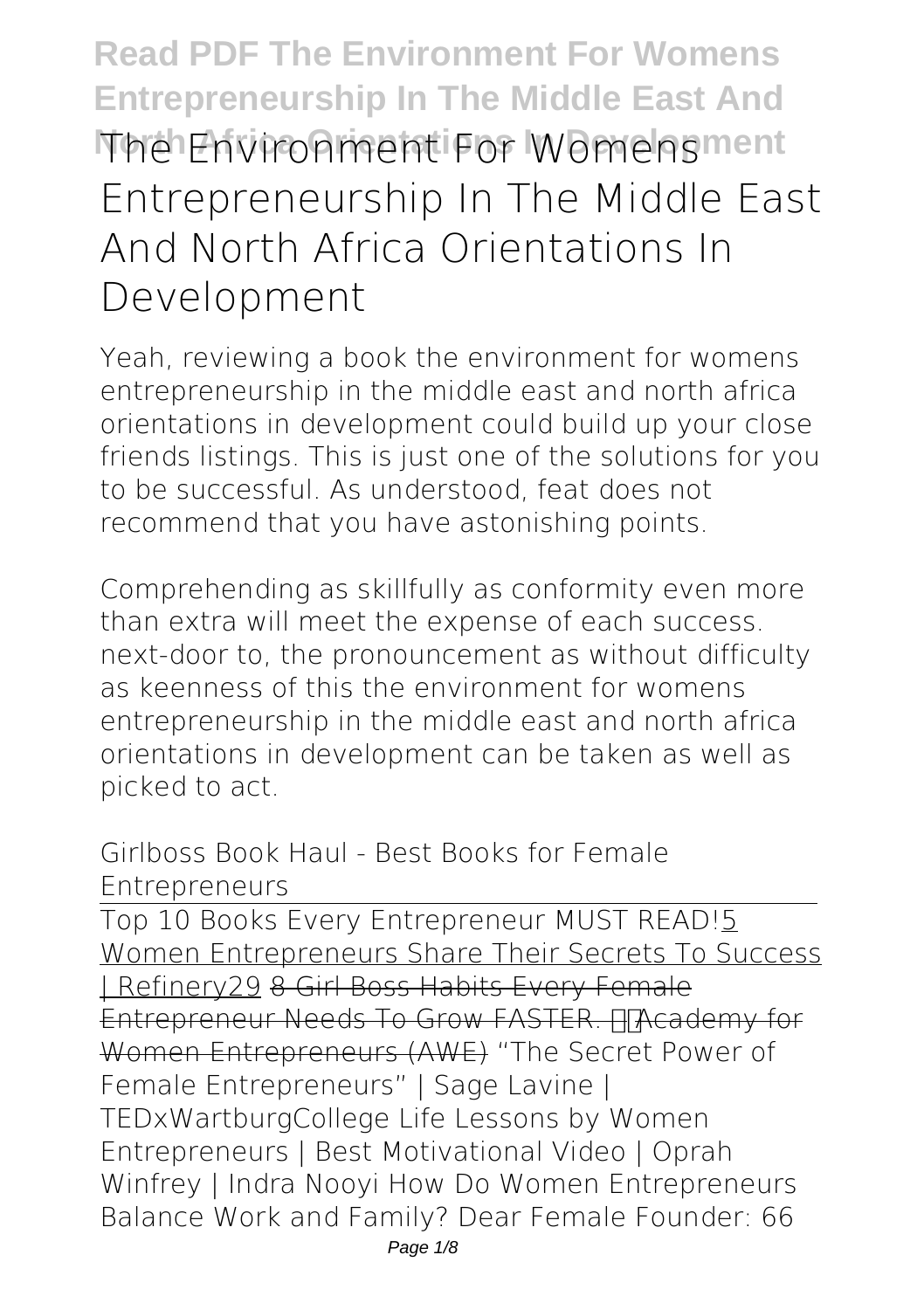## **Read PDF The Environment For Womens Entrepreneurship In The Middle East And**

**Letters of Advice from Women Entrepreneurs | Talks at Google** *Government schemes women entrepreneurs should know about* The Story Behind Woman Rising, My New Book | Women Entrepreneurs *Women Entrepreneurship with Project Profiles* Building a legacy - Women entrepreneurs in Ethiopia Dr Catherine Ball - Environmental Scientist \u0026 Entrepreneur Seven Women Entrepreneurs Share their Startup Stories at Roar 2019 | Events | Feministaa

Don't Be Afraid - 12 Women Entrepreneurs Share Their Secrets to Success | ChetChatNew Babson Book on Minority Women Entrepreneurs

Celebrating Black Women Entrepreneurs Women Entrepreneurship | Penelope Shihab |

TEDxJubileeSchool Wild Women Entrepreneurs Leader Ja-nae Duane Launches \"How to Start Your Business With \$100\" Book *The Environment For Womens*

*Entrepreneurship*

The commonly held perception is that businesses owned by women in the Middle East and North Africa are small and informal, that they're less sophisticated, and that they're huddled in low-value-added sectors. In fact, as The Environment for Women's Entrepreneurship in the Middle East and North Africa shows, there is very little difference between mailand female-owned firms.

*The environment for women's entrepreneurship in the Middle ...*

Creating an enabling environment for women entrepreneurs. 13.03.2019 by Liz Kariuki in category Entrepreneurship / Ethiopia / Kenya / Uganda. Our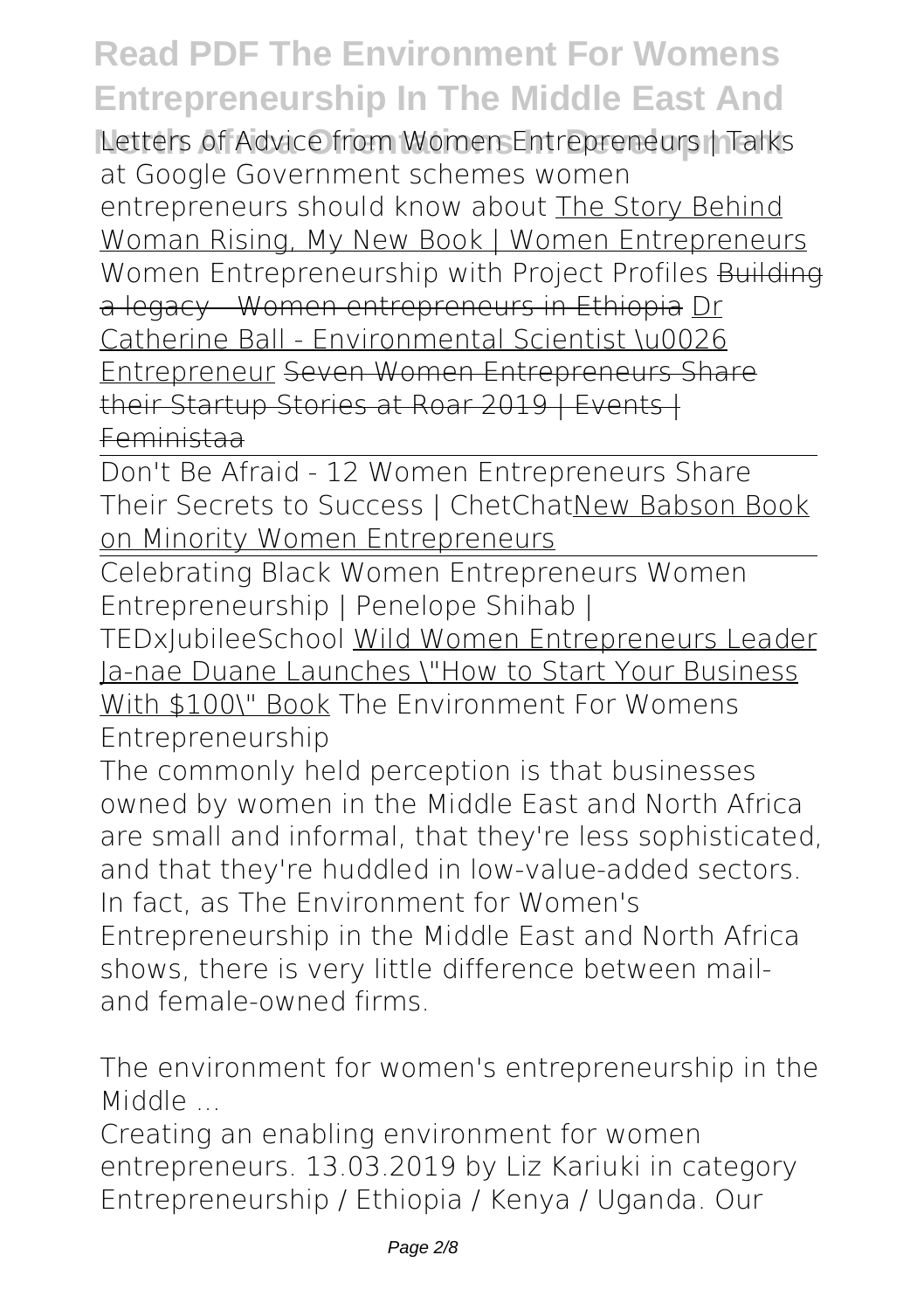## **Read PDF The Environment For Womens Entrepreneurship In The Middle East And**

mission is to strategically grow and accelerate highimpact, high-growth businesses in Africa and these businesses include both women-led and men-led ventures. Having started our business growth journey in Kenya in 2009, we have now expanded to Uganda, Ethiopia, Malawi and very recently Zambia.

*Creating an enabling environment for women entrepreneurs ...*

with selected survey respondents: five women entrepreneurs in India, four in Indonesia, five in Malaysia and 62 in China. The survey and interview questions were designed to elicit the views of women entrepreneurs on the policy environment in which they operate and the support they require to meet their business needs.

*Enabling Entrepreneurship for Women's Economic Empowerment ...*

Women entrepreneurs are trying to make make a new environmental and overcoming all the hindrances which they face in this patriarchal society. Nowadays women entrepreneurs are also highly efficient in tackling the problems and use tactical solutions or way to run the business successfully.

*Role of Women Entrepreneurship*

According to Woetzel et al. (2015), a "full-potential" scenario—in which women participate in the economy identically to men—. would contribute as much as \$28 trillion, or 26 percent, to annual global GDP by 2025. Currently, the potential of female entrepreneurs is not fully realized in many economies.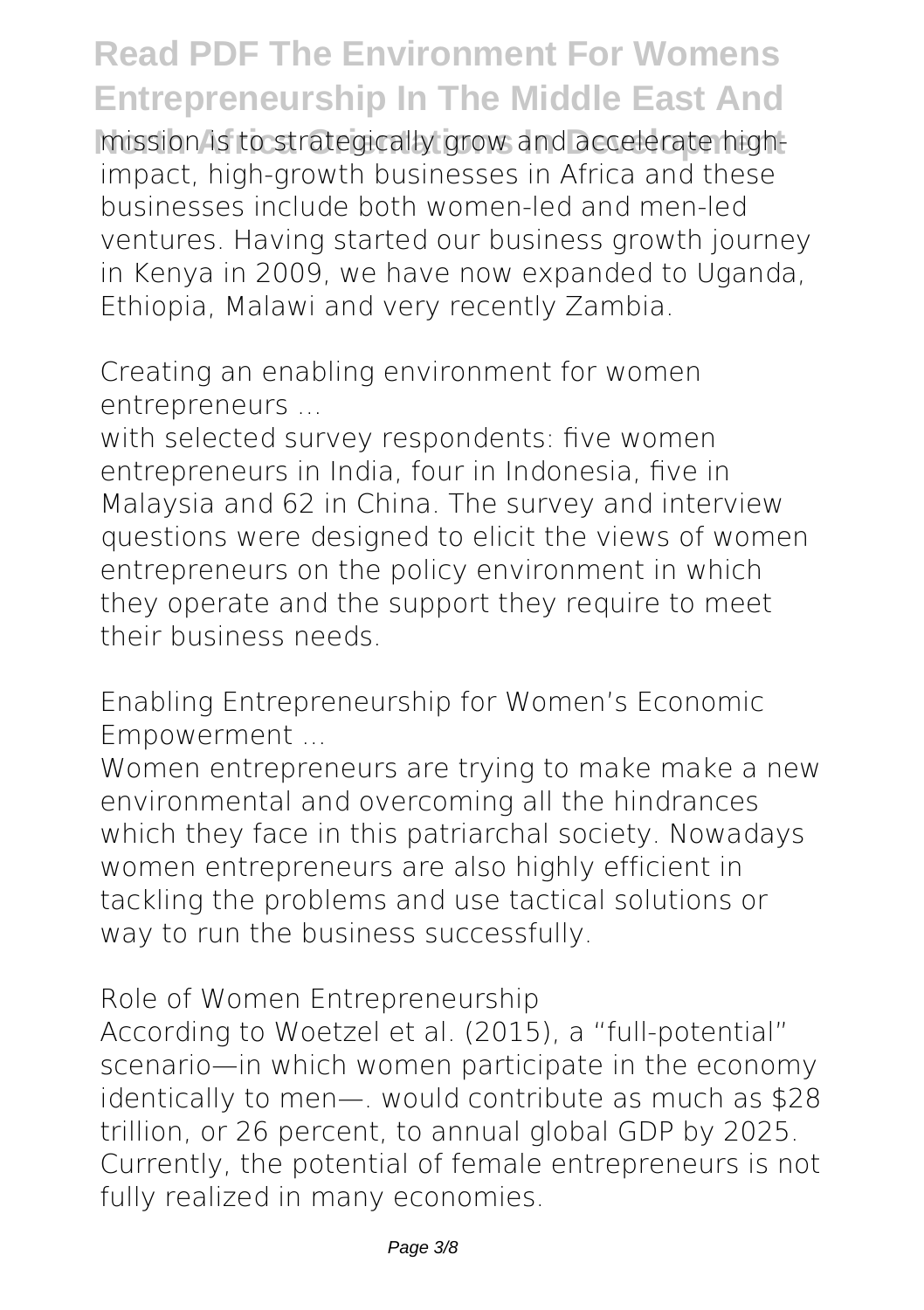**Read PDF The Environment For Womens Entrepreneurship In The Middle East And** *Women's Entrepreneurship - World Bank***lopment** Also commenting on the Resilience and Recovery report was Lynne Cadenhead, chair of Women's Enterprise Scotland (WES), which notes that womenowned businesses comprise a fifth of those based north...

*Is enough being done to help Scotland's women ...* U.S. Is №1 for Women Entrepreneurs, But There's Still Room for Improvement. While the U.S. ranks №1 on the list of Female Entrepreneurship Index as the best place for women entrepreneurs, due to its overall favorable business environment and women's job mobility in the private sector, it scored a 71 on a 100-point scale. In other words, there's still a lot of room for improvement.

*A brief overview of women entrepreneurship in the EU and ...*

Women with sound and innovative business projects are supported to acquire start-up capital in financial institutions through guarantee and grant facilities. In fact, today, women entrepreneurs head more than 42 per cent of enterprises. They contribute 78 per cent in cross border trade, and cross border trade contributes 30 per cent to GDP, she says.

*Empowering women entrepreneurs for economic recovery | The ...*

The Women's Entrepreneurship Development programme of the International Labour Organization (ILO-WED) works to empower budding and existing women entrepreneurs who want to start, run and grow their business and to create conducive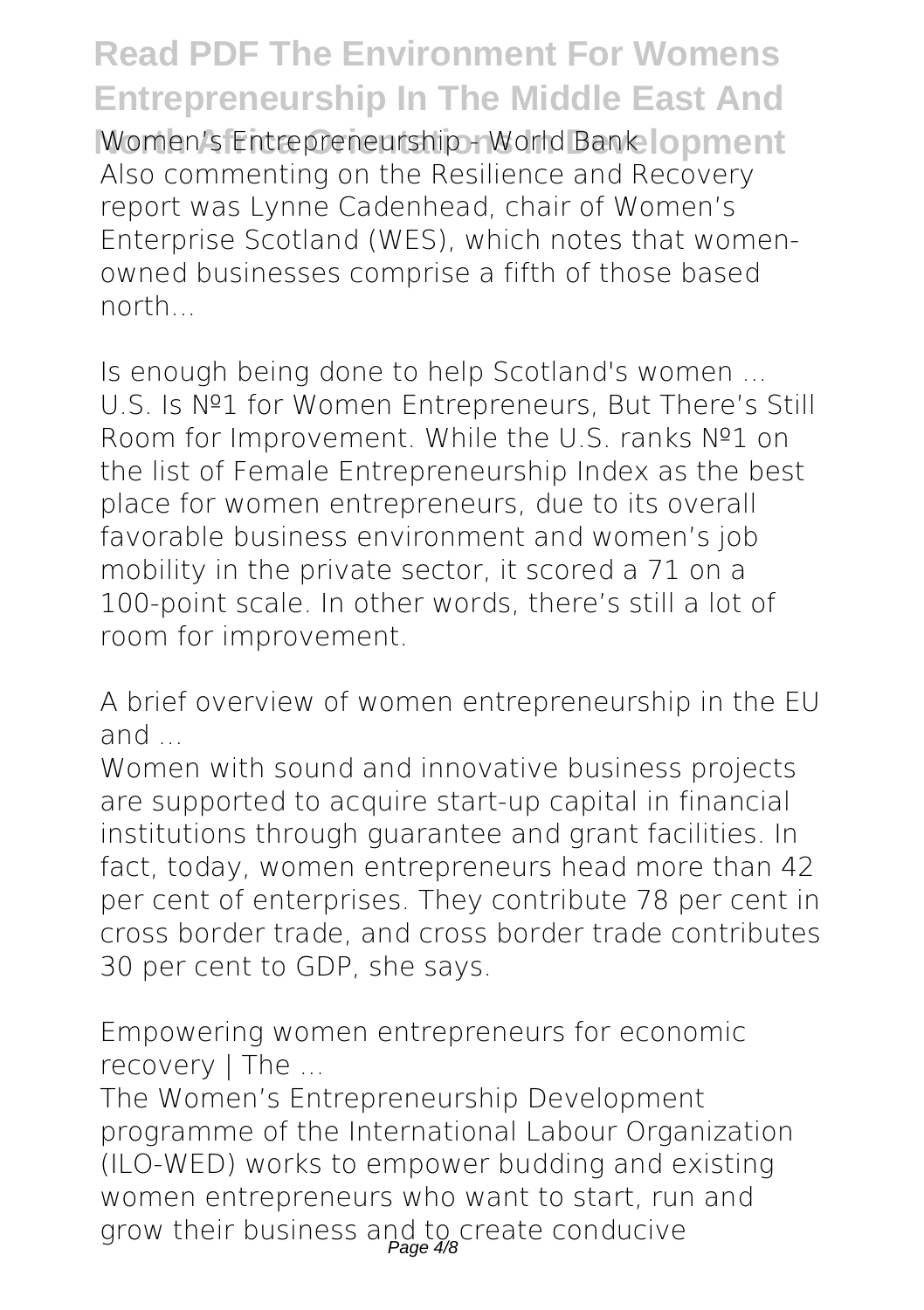## **Read PDF The Environment For Womens Entrepreneurship In The Middle East And**

conditions for inclusive, resilient and sustainable nt economies. It does so by addressing gendered imbalances in enterprise development in order to scale women entrepreneurs' contributions to growth and sustainable development and to enable their meaningful ...

*Women's Entrepreneurship Development (WED) Programme ...*

Women entrepreneurship has emerged as a matter of concern in the recent years. It lays stress on utilizing women's leadership skills, decisiveness, and innovative ideas for economic and social development. Over the past years, there has been a rise in recognition and acceptance of women in leadership positions in the corporate sector. Leading conglomerates are […]

*Women in Entrepreneurship —Challenges and Opportunities ...*

Women's Entrepreneurship: Issues and Policies EXECUTIVE SUMMARY Women's entrepreneurship needs to be studied separately for two main reasons. The first reason is that women's entrepreneurship has been recognised during the last decade as an important untapped source of economic growth.

*Women Entrepreneurship: Issues and Policies* Women entrepreneurs lacked management skills to a greater extent than small businesses in general, perhaps because of their lower propensity to have had previous business experience Although difficulties in accessing business advice or support appears to be a minor rather than major problem for women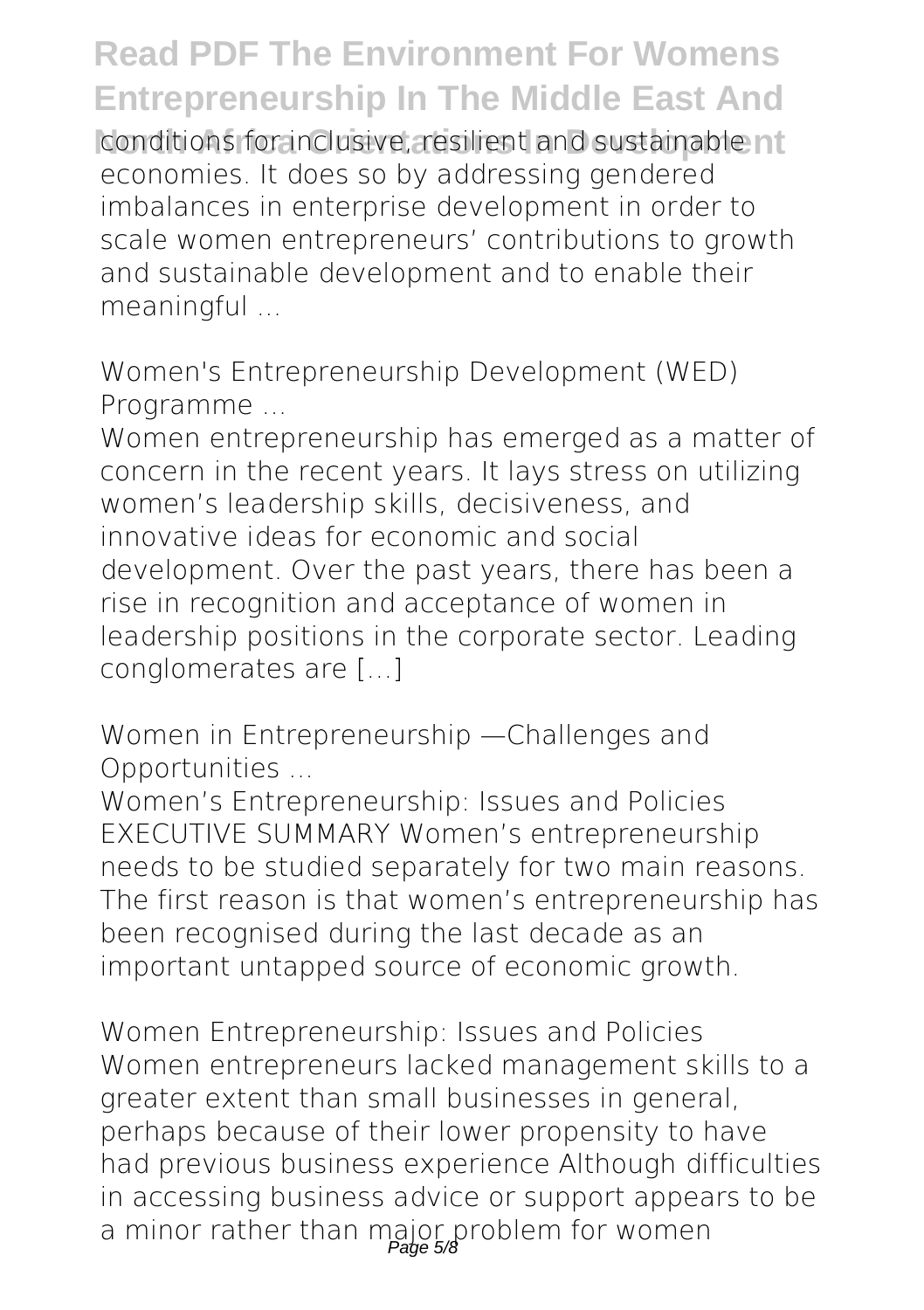**Read PDF The Environment For Womens Entrepreneurship In The Middle East And Intrepreneurs, a significant minority of specialist nt** organizations felt than women are ...

*Women Entrepreneurs and Problems Of Women Entrepreneurs ...*

It is required for analysing both bank loans and equity investments in women-owned and women-led firms in facilitating better access to markets and catalysing job creation and economic growth, especially in the post-Covid-19 environment. In Bangladesh, women entrepreneurs are mostly registered as proprietors and have their other licences like those secured by male entrepreneurs.

*Defining woman entrepreneurship - The Financial Express*

business environment for women-owned and/or led businesses in India is unsatisfactory. The country has comparatively low levels of women entrepreneurship, in a wider context of a declining female labour force participation rate. Consequently, there is a need to address business environment challenges facing women entrepreneurs.

*An Analysis of Women Entrepreneurship in India* Reflecting some of the research perspectives discussed at the recent OECD (2020) and DIRI (2020) webinars that focused on women's entrepreneurship and the impact of Covid-19, and acknowledging the additional family responsibilities that many women have had to take on during Covid-19, we encourage researchers to consider aspects that have been especially impacted by the crisis, such as: business growth (Orser), access to finance (Coleman),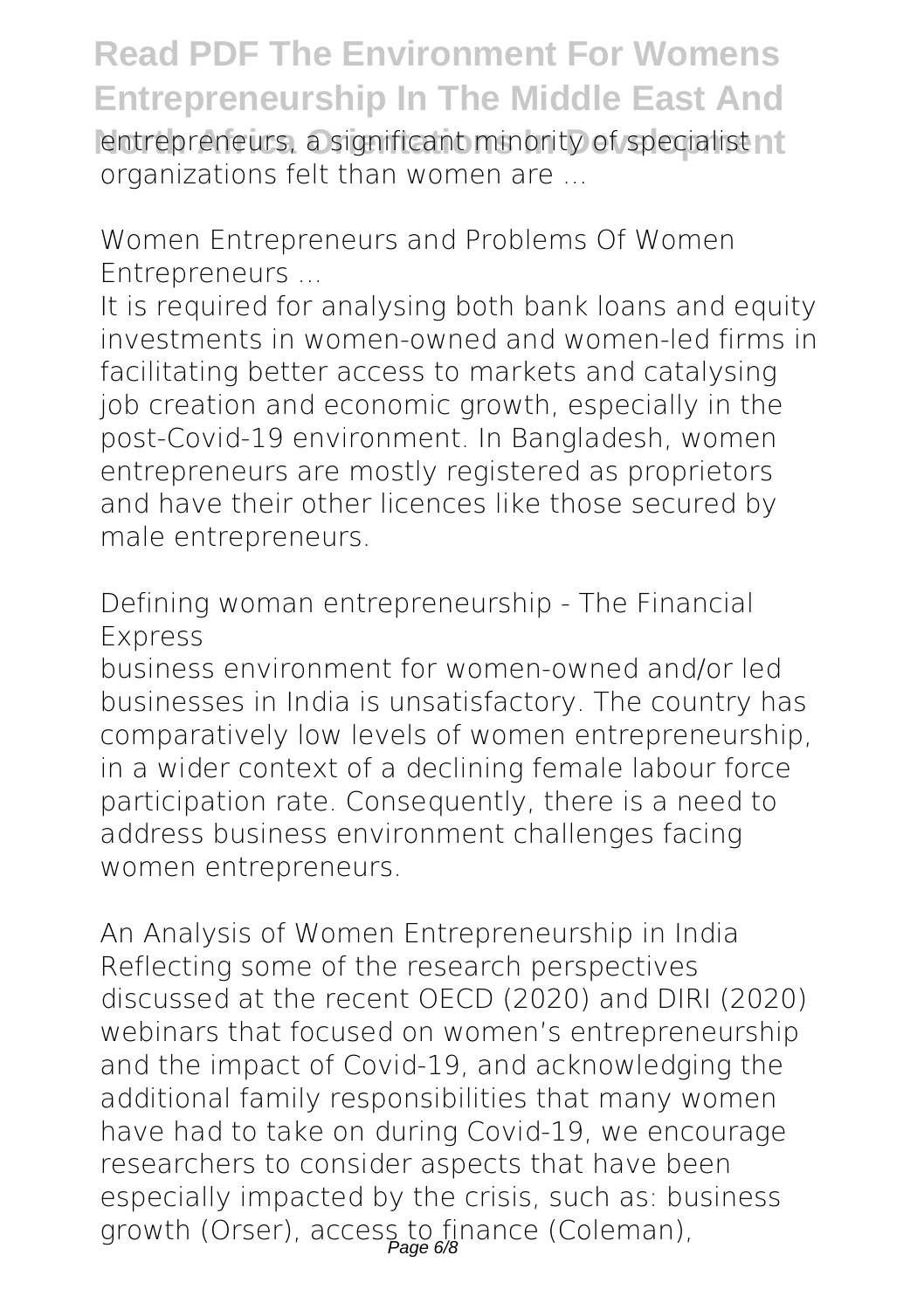**Read PDF The Environment For Womens Entrepreneurship In The Middle East And North Africa Africa Oriental Africa Orientalize (Marlow).** The intersectionality (Marlow).

*Women's Entrepreneurship in the Wake of the Covid-19 ...*

Like the Global Entrepreneurship Index, the FEI framework pairs together individual-level and institutional-level variables into pillars. These contain three main sub-indices that measure the quality of: 1) the entrepreneurial environment; 2) the entrepreneurial eco-system; and 3) women's entrepreneurial aspirations.

*Female Entrepreneurship Index | Global Entrepreneurship ...*

Women Entrepreneurship and Women empowerment are considered as an important tool in eradicating poverty and unemployment.Now a day's Women empowerment has become a buzzword. Empowerment of women...

*(PDF) Women Entrepreneurs - ResearchGate* Entrepreneurial Mindset: Many women prefer to get into salaried jobs, preferring the steady working hours, income and perks like health insurance and paid leaves. Entrepreneurship is still perceived as a riskier option, requiring longer work hours and lacking a fixed income every month. Most women entrepreneurs though attest that this is not true.

*Women Entrepreneurs: The Roles They Play & the Challenges ...*

Women's Entrepreneurship Day Organization (WEDO) and international campaign #ChooseWOMEN is a nongovernmental volunteer organization. Our movement